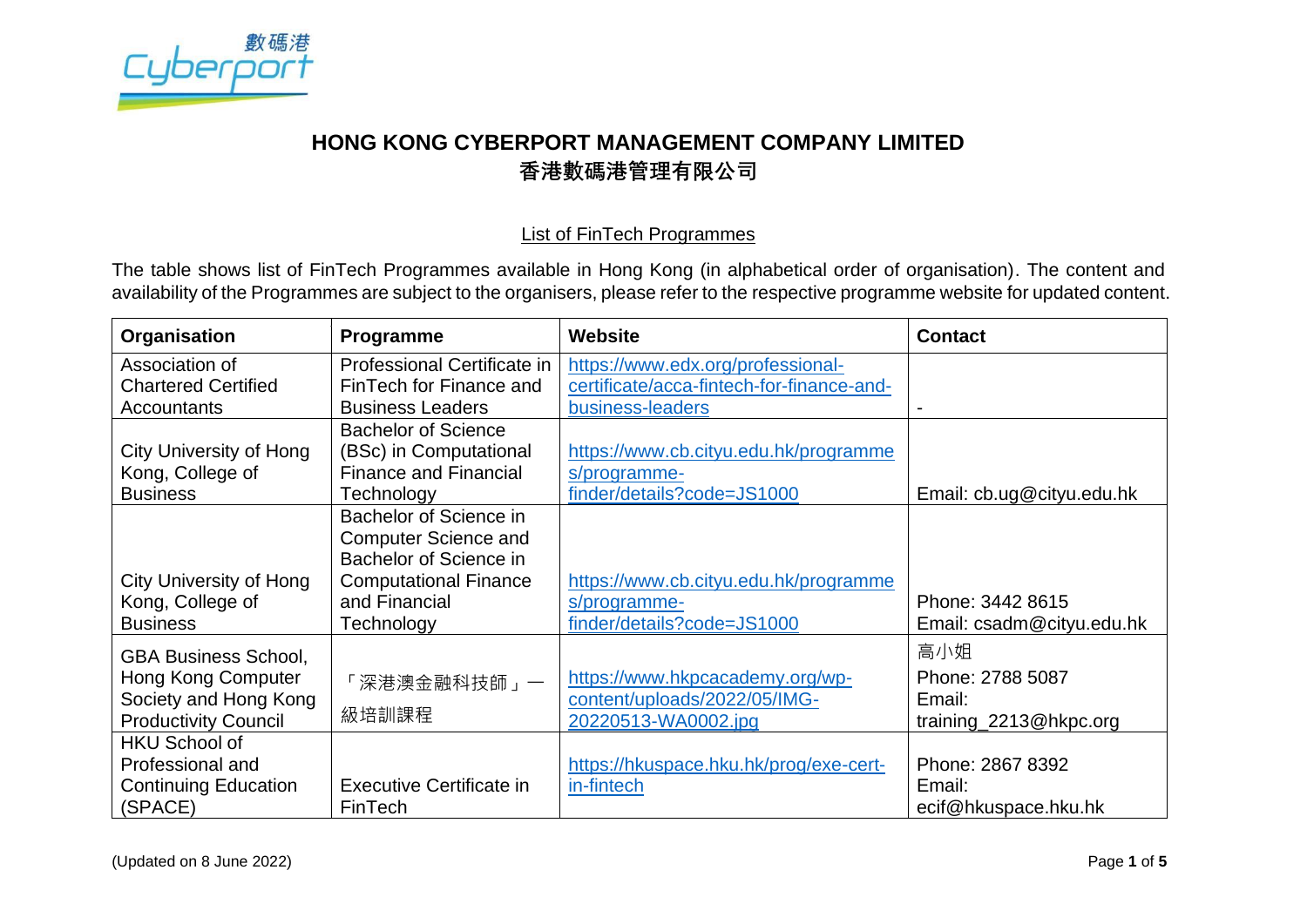

|                             | <b>Certificate for Module</b> |                                          |                            |
|-----------------------------|-------------------------------|------------------------------------------|----------------------------|
| <b>HKU School of</b>        | (Robotic Process              |                                          |                            |
| Professional and            | Automation with               | https://hkuspace.hku.hk/prog/cert-for-   | Phone: 2867 8331           |
| <b>Continuing Education</b> | <b>Business and Financial</b> | module-robotic-process-automation-       | Email:                     |
| (SPACE)                     | Applications)                 | with-business-and-financial-applications | finedec@hkuspace.hku.hk    |
| <b>HKU School of</b>        |                               |                                          |                            |
| Professional and            | Executive Certificate in      |                                          | Phone: 2867 8331           |
| <b>Continuing Education</b> | <b>Banking and Financial</b>  | https://hkuspace.hku.hk/prog/exe-cert-   | Email:                     |
| (SPACE)                     | Technology                    | in-banking-and-financial-technology      | finedec@hkuspace.hku.hk    |
| <b>HKU School of</b>        |                               |                                          |                            |
| Professional and            | Executive Certificate in      | https://hkuspace.hku.hk/prog/exe-cert-   | Phone: 2867 8331           |
| <b>Continuing Education</b> | AI and Deep Learning in       | in-ai-and-deep-learning-in-quantitative- | Email:                     |
| (SPACE)                     | <b>Quantitative Finance</b>   | finance                                  | finedec@hkuspace.hku.hk    |
| <b>HKU School of</b>        |                               |                                          |                            |
| Professional and            | Postgraduate Diploma in       |                                          | Phone: 2867 8331           |
| <b>Continuing Education</b> | FinTech and Legal             | https://hkuspace.hku.hk/prog/postgrad-   | Email:                     |
| (SPACE)                     | Regulations                   | dip-in-fintech-and-legal-regulations     | finedec@hkuspace.hku.hk    |
| <b>HKU School of</b>        |                               |                                          |                            |
| Professional and            | <b>Certificate for Module</b> | https://hkuspace.hku.hk/prog/cert-for-   | Phone: 2975 5767           |
| <b>Continuing Education</b> | (Cryptocurrency and           | module-cryptocurrency-and-digital-       | Email:                     |
| (SPACE)                     | <b>Digital Assets)</b>        | assets                                   | gigi.leung@hkuspace.hku.hk |
| <b>HKU School of</b>        |                               |                                          | Phone: 2867 8409 / 2867    |
| Professional and            | Executive Certificate in      |                                          | 8314                       |
| <b>Continuing Education</b> | <b>Fintech Risk</b>           | https://hkuspace.hku.hk/prog/exe-cert-   | Email:                     |
| (SPACE)                     | Management                    | in-fintech-risk-management               | executive@hkuspace.hku.hk  |
| <b>HKU School of</b>        |                               |                                          | Phone: 2867 8409 / 2867    |
| Professional and            | <b>Certificate for Module</b> | https://hkuspace.hku.hk/prog/cert-for-   | 8314                       |
| <b>Continuing Education</b> | (Compliance for Fintech       | module-compliance-for-fintech-and-       | Email:                     |
| (SPACE)                     | and Insurtech)                | insurtech                                | pgdipbi@hkuspace.hku.hk    |
| <b>HKU School of</b>        | <b>Big Data and FinTech</b>   |                                          |                            |
| Professional and            | <b>Executive Workshop</b>     | https://hkuspace.hku.hk/prog/big-data-   | Phone: 2867 8331           |
| <b>Continuing Education</b> | Series - Applied AI and       | and-fintech-exe-workshop-series-         | Email:                     |
| (SPACE)                     | <b>Business Analytics</b>     | applied-ai-and-business-analytics        | finedec@hkuspace.hku.hk    |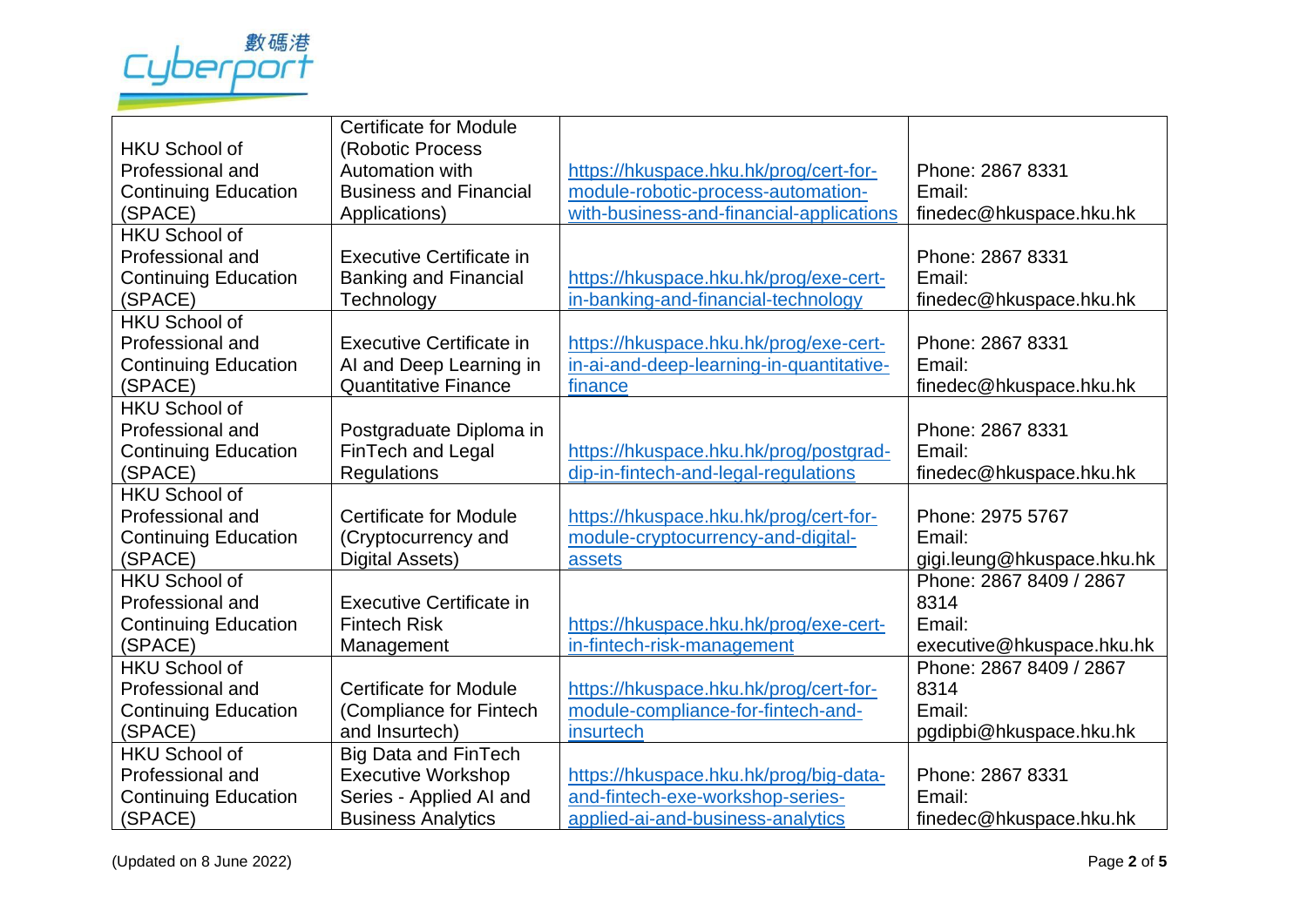

| <b>HKU School of</b>          | Executive Certificate in       | https://hkuspace.hku.hk/prog/exe-cert-   |                         |
|-------------------------------|--------------------------------|------------------------------------------|-------------------------|
| Professional and              | Applications of                | $in-$                                    | Phone: 2867 8331        |
| <b>Continuing Education</b>   | <b>Blockchain in Financial</b> | applications-of-blockchain-in-financial- | Email:                  |
| (SPACE)                       | Technology                     | technology                               | finedec@hkuspace.hku.hk |
| <b>HKU School of</b>          |                                | https://hkuspace.hku.hk/prog/post-dip-   |                         |
| Professional and              | Postgraduate Diploma in        | in-investment-management-and-            |                         |
| <b>Continuing Education</b>   | <b>Investment Management</b>   | financial-                               |                         |
| (SPACE)                       | and Financial Intelligence     | intelligence                             | Phone: 3762 6262        |
| Hong Kong Baptist             | Master of Science (MSc)        | https://gs.hkbu.edu.hk/programmes/ma     | Phone: 3411 2157        |
| University, School of         | in Finance (FinTech and        | ster-of-science-msc-in-finance-fintech-  | Email:                  |
| <b>Business</b>               | <b>Financial Analytics)</b>    | and-financial-analytics                  | mscfinance@hkbu.edu.hk  |
|                               | <b>Bachelor of Business</b>    |                                          |                         |
| Hong Kong Metropolitan        | Administration with            |                                          |                         |
| University, Lee Shau          | <b>Honours in Financial</b>    |                                          | Phone: 2768 6940        |
| <b>Kee School of Business</b> | Technology and                 |                                          | Email:                  |
| and Administration            | Innovation                     | https://www.hkmu.edu.hk/ba/bbahftijs/    | ba@hkmu.edu.hk          |
| Hong Kong Shue Yan            |                                |                                          |                         |
| University, Faculty of        |                                |                                          |                         |
| Commerce, Department          | <b>Bachelor of Commerce</b>    | https://ef.hksyu.edu/Programmes/BCom     |                         |
| of Economics and              | (Honours) in Financial         |                                          | Phone: 2806-5179        |
| Finance                       | Technology                     | in-FinTech                               | Email: ef@hksyu.edu     |
| Institute of Financial        |                                |                                          |                         |
| Technologists of Asia         | Certificate in Finance and     |                                          |                         |
| (IFTA)                        | Technology (CFT)               | https://cftasia.org/cft-programme/       | Email: info@cftasia.org |
| The Chinese University        |                                |                                          |                         |
| of Hong Kong, Business        |                                |                                          | Phone: 3943 4386 / 3943 |
| School (Executive             | Executive Programme in         | https://exed.bschool.cuhk.edu.hk/2022/   | 7430                    |
| Education)                    | FinTech                        | 01/21/epfintech/                         | Email: apib@cuhk.edu.hk |
| The Chinese University        |                                |                                          | Phone: 3943 8450        |
| of Hong Kong, Faculty         | Master of Science (MSc)        | https://fintech.erg.cuhk.edu.hk/program  | Email:                  |
| of Engineering                | in Financial Technology        | me-information/master-science            | mscfintech@cuhk.edu.hk  |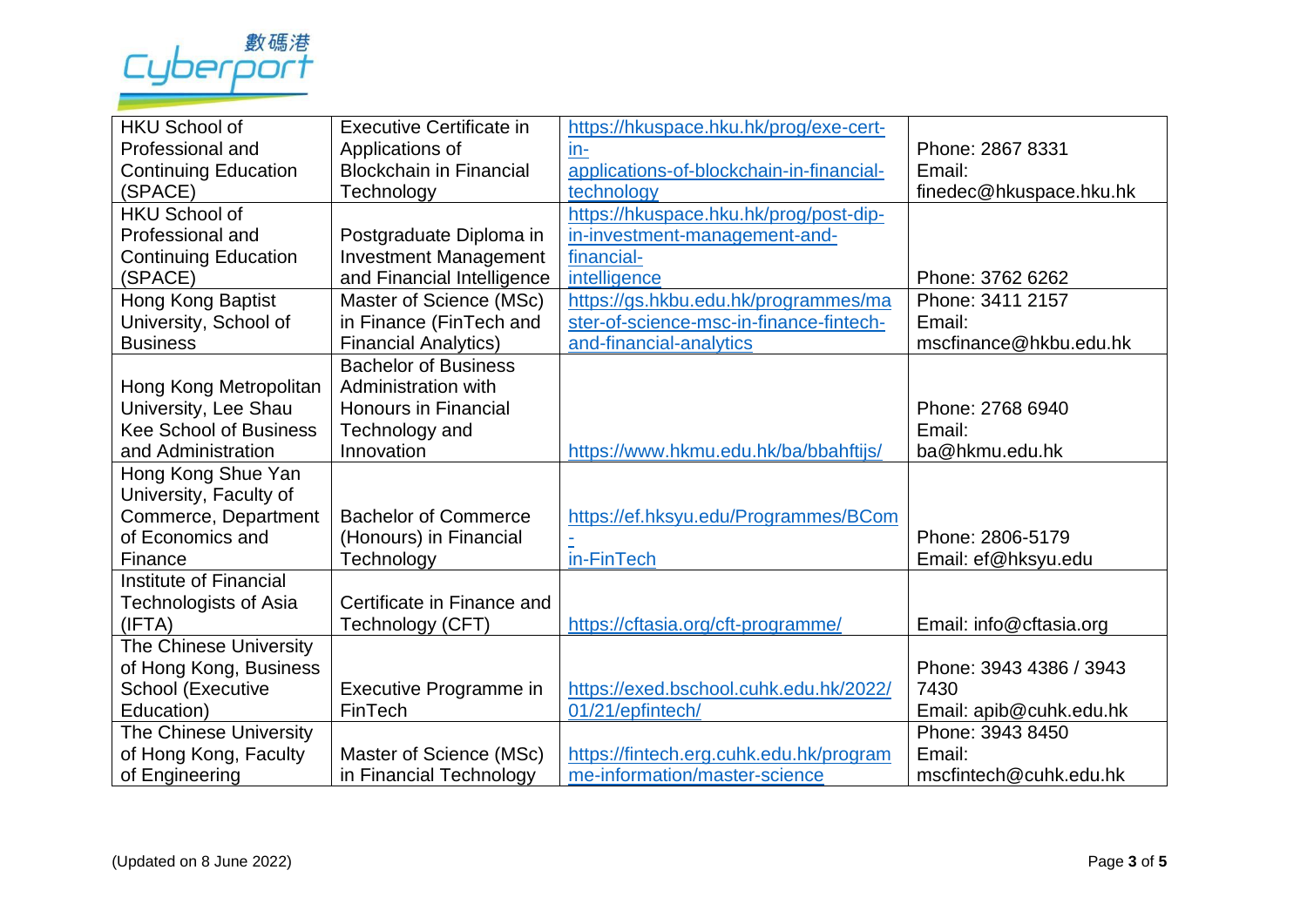

| The Chinese University       |                                  |                                        |                            |
|------------------------------|----------------------------------|----------------------------------------|----------------------------|
| of Hong Kong, Faculty        |                                  |                                        |                            |
| of Engineering,              |                                  |                                        |                            |
| Department of Systems        |                                  |                                        |                            |
| Engineering and              | <b>Bachelor of Engineering</b>   |                                        |                            |
| Engineering                  | (Beng) in Financial              |                                        | Phone: 3943 8313           |
| Management                   | Technology                       | https://fintech.se.cuhk.edu.hk/        | Email: dept@se.cuhk.edu.hk |
|                              |                                  |                                        | Ms. Kelly Chan             |
| The Hong Kong                | Advanced Diploma in              |                                        | Phone: 2774 8552           |
| Management                   | <b>Information Technology</b>    | https://www2.hkma.org.hk/modular/adfit | Email:                     |
| Association                  | (FinTech) - Full Time            |                                        | kellychan@hkma.org.hk      |
| The Hong Kong                | Advanced Diploma in              |                                        | Ms. Louise WanPhone: 2774  |
| Management                   | <b>Information Technology</b>    | https://www2.hkma.org.hk/modular/ADI   | 8540Email:                 |
| Association                  | (FinTech) - Part-time            | т                                      | louisewan@hkma.org.hk      |
|                              |                                  |                                        | Ms. Candy Ho               |
| The Hong Kong                |                                  |                                        | Phone: 2774 8554           |
| Management                   | Executive Diploma in             | https://www2.hkma.org.hk/modular/EDF   | Email:                     |
| Association                  | Fintech                          | T/                                     | candyho@hkma.org.hk        |
|                              |                                  |                                        | Ms. Shirley Chan           |
| The Hong Kong                | <b>Executive Certificate in</b>  |                                        | Phone: 2774 8569           |
| Management                   | <b>FinTech and Sustainable</b>   | https://www2.hkma.org.hk/short/EC-     | Email:                     |
| Association                  | Finance                          | S0008-2022-2-L                         | details.cdp@hkma.org.hk    |
| The Hong Kong                |                                  |                                        |                            |
| Polytechnic University,      | <b>Bachelor of Science</b>       |                                        |                            |
| Faculty of Engineering,      | (BSc) in Financial               |                                        | Phone: 3400 3145           |
| Department of                | <b>Technology and Artificial</b> | https://www.polyu.edu.hk/en/comp/stud  | Email:                     |
| Computing                    | Intelligence                     | y/ug-programmes/ftai/curriculum/       | comp.ug@polyu.edu.hk       |
| The Hong Kong                | Master of Philosophy             | https://proq-                          |                            |
| University of Science        | (Mphil) in Financial             | crs.hkust.edu.hk/pgprog/2021-22/mphil- |                            |
| and Technology               | Technology                       | phd-fintech                            |                            |
| The Hong Kong                |                                  |                                        |                            |
| <b>University of Science</b> | Master of Science (MSc)          |                                        | Phone: 2358 6831           |
| and Technology               | in Financial Technology          | https://mscfintech.hkust.edu.hk/       | Email: mscfintech@ust.hk   |